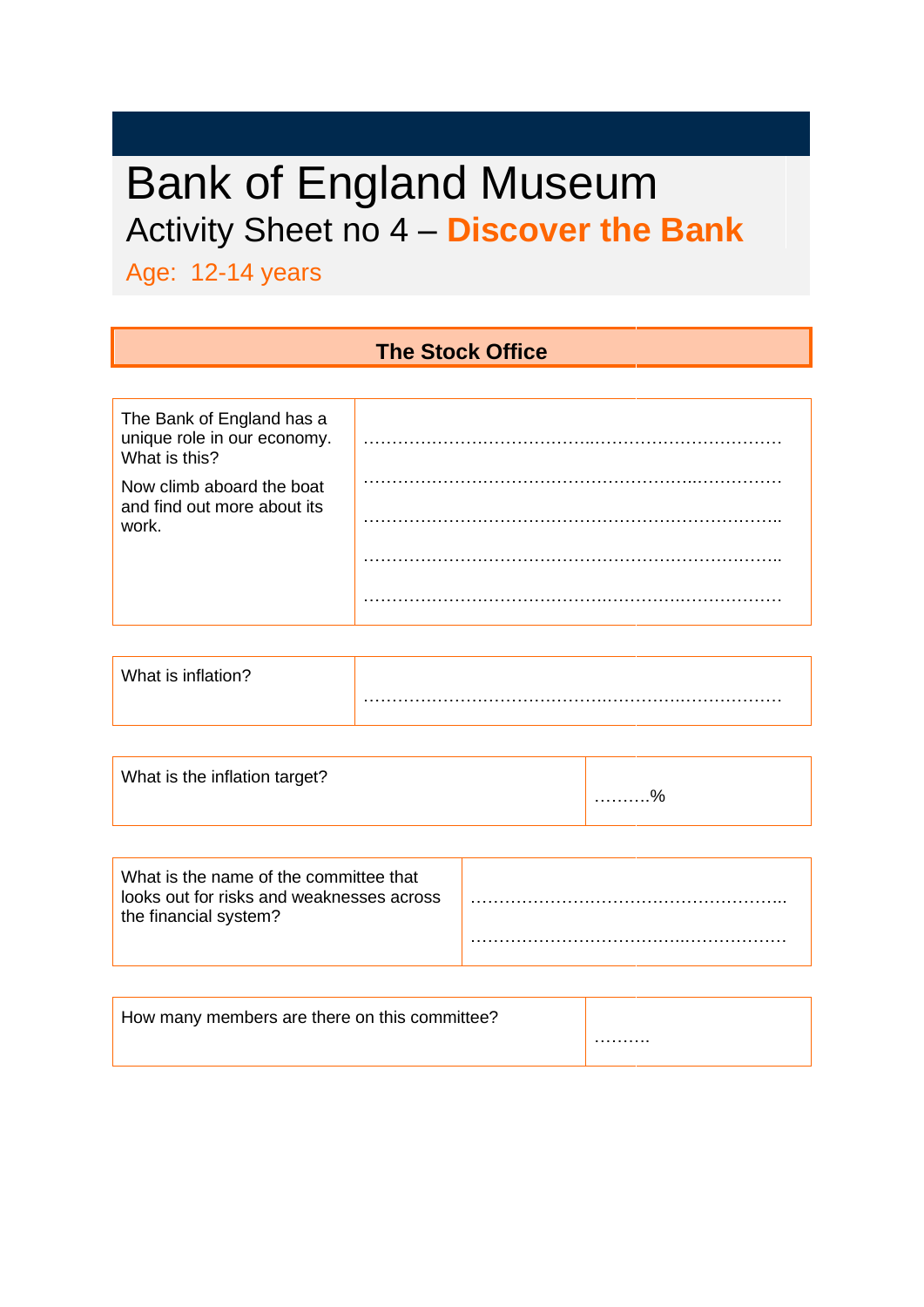### **The Early Years (1694-1800)**

| What do you think was originally stored in<br>the iron chest? |  |
|---------------------------------------------------------------|--|
|                                                               |  |

| How much money was raised when the Bank opened in<br>1694? |  |
|------------------------------------------------------------|--|
|                                                            |  |

| What form of gambling, that raises money for good causes |  |
|----------------------------------------------------------|--|
| today, was also popular in 1769?                         |  |

#### **The Rotunda (1800-1946)**

| What connection does Kenneth Grahame,<br>the author of 'The Wind in the Willows' have<br>with the Bank? |  |
|---------------------------------------------------------------------------------------------------------|--|
|                                                                                                         |  |

| Find a real bar of gold that you can pick up. |   |
|-----------------------------------------------|---|
| How much does it weigh?                       | . |

| The value of banknotes used to be directly linked to gold. |  |
|------------------------------------------------------------|--|
| This was called the Gold Standard. In which year did the   |  |
| United Kingdom come off the Gold Standard?                 |  |

### **The Banknote Gallery**

| Which figure has appeared on every banknote issued by the |   |
|-----------------------------------------------------------|---|
| Bank of England?                                          | . |
|                                                           |   |

| When did the Bank start issuing banknotes? |   |
|--------------------------------------------|---|
|                                            | . |